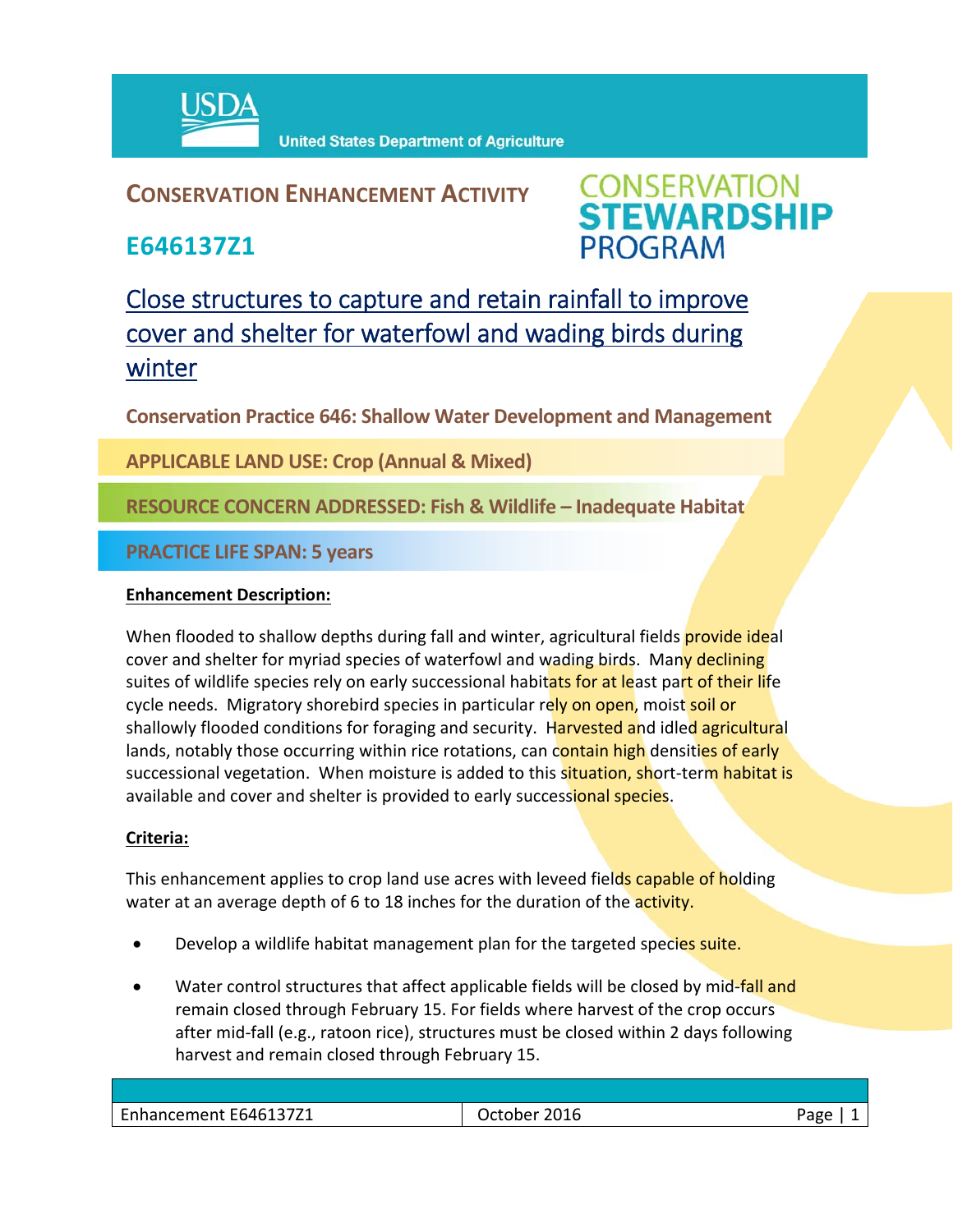

**United States Department of Agriculture** 

- Applicable fields must be flooded to an average depth of 6 to 18 inches.
	- o Water depths of 6 to 10 inches provide maximum benefit to targeted species.



- o Water depths shall not exceed 18 inches for any extended period.
- Manipulation can occur prior to holding water. Manipulation should not affect greater than 80 percent of the field to which the activity is applied.
- A Wildlife Habitat Evaluation Guide (WHEG) specific to shallow water habitat on cropland must be used to show that implementation of the Enhancement will improve wildlife habitat value from fair (planning criteria  $= 0.5$ ) to good (planning criteria greater than 0.5 and less than or equal to 0.6) or from good to very good (planning criteria greater than 0.6).

Note: This Enhancement may be paired with E647137Z1-Manipulate vegetation on fields where rainfall is to be captured and retained. If not paired with E647136Z1-Manipulate vegetation on fields where rainfall is to be captured and retained, this practice can also be paired with E646137Z3-Shorebird habitat, late season shallow water with manipulation or E646137Z4-Shorebird habitat, extended late season shallow water with manipulation.

#### **Documentation Requirements:**

- Copy of the wildlife habitat management plan for the targeted species suite (including the WHEG scores for present and planned conditions).
- Crops grown and the harvest date for the crops grown on the applicable acres.
- Field log to include:
	- o Crops grown and the harvest date for the crops grown on the applicable acres;
	- o Date/time the water control structure was closed;
	- o Date/time of each field visit and observed water levels;
	- o Date/time when the water control structures were opened.

| Enhancement E646137Z1 | 2016<br><b>October</b> | Pago |
|-----------------------|------------------------|------|